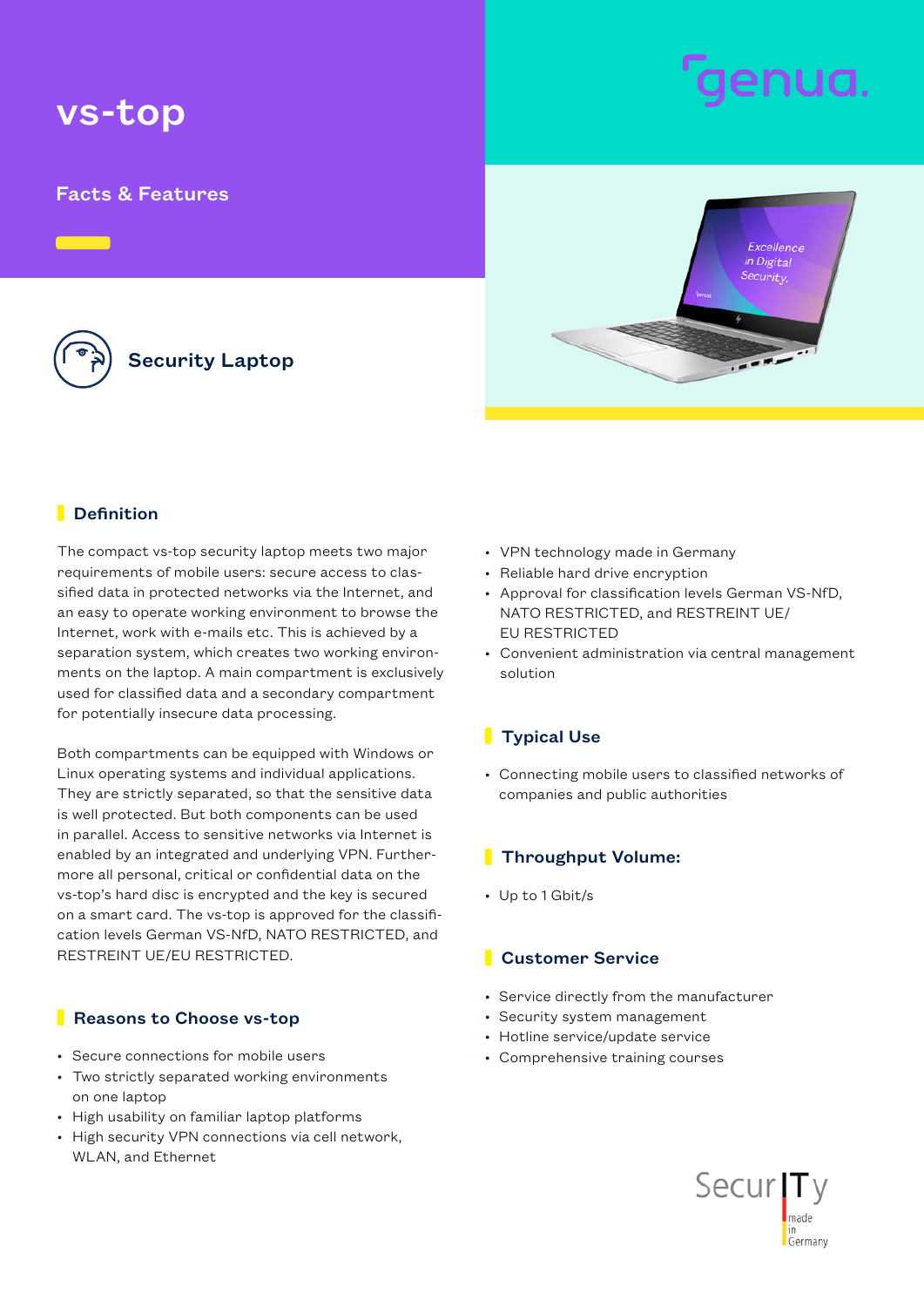# Excellence in Digital Security

| Firewall                          |                                                                                                                     |
|-----------------------------------|---------------------------------------------------------------------------------------------------------------------|
| Stateful packet filter            | State of the art firewall for manageable rulesets                                                                   |
| Network Address Translation (NAT) | Masquerade networks behind one address                                                                              |
| Network bridging                  | Bridging compartment into the local area network without losing packet filter capability                            |
| Filter criteria                   | Filtering decision can be based on IP address, network protocol, port, interface, flags, and state                  |
| Filter action                     | Choice of packet handling: pass, block, drop                                                                        |
| Spoofing protection               | <b>Block forged packets</b>                                                                                         |
| Packet normalization              | Reassemble fragmented packets, generate random IP identification, enforce IP header settings<br>such as TTL and MSS |
| Management                        | Centrally managed by the administrator with genucenter                                                              |

| <b>Virtual Private Network</b> |                                                      |  |
|--------------------------------|------------------------------------------------------|--|
| General                        |                                                      |  |
| <b>IPsec VPN</b>               | Operated and enforced by separation layer            |  |
| Authentication                 |                                                      |  |
| <b>RSA</b>                     | De facto public-key standard                         |  |
| Elliptic curves                | Fast key exchange                                    |  |
| IKEv1 and IKEv2 authentication | Authentication with keys or certificates using a PKI |  |
| Smart card                     | Key handling via smart card                          |  |

| <b>Networking</b>             |                                                               |
|-------------------------------|---------------------------------------------------------------|
| <b>Uplinks</b>                |                                                               |
| Ethernet                      | 10/100/1,000 Mbit/s Base-T                                    |
| <b>WLAN</b>                   | 802.11a/b/g/n                                                 |
| LTE/UMTS/GPRS                 | Integrated modem                                              |
| <b>Friendly Net Detection</b> | Different access profiles depending on location of the laptop |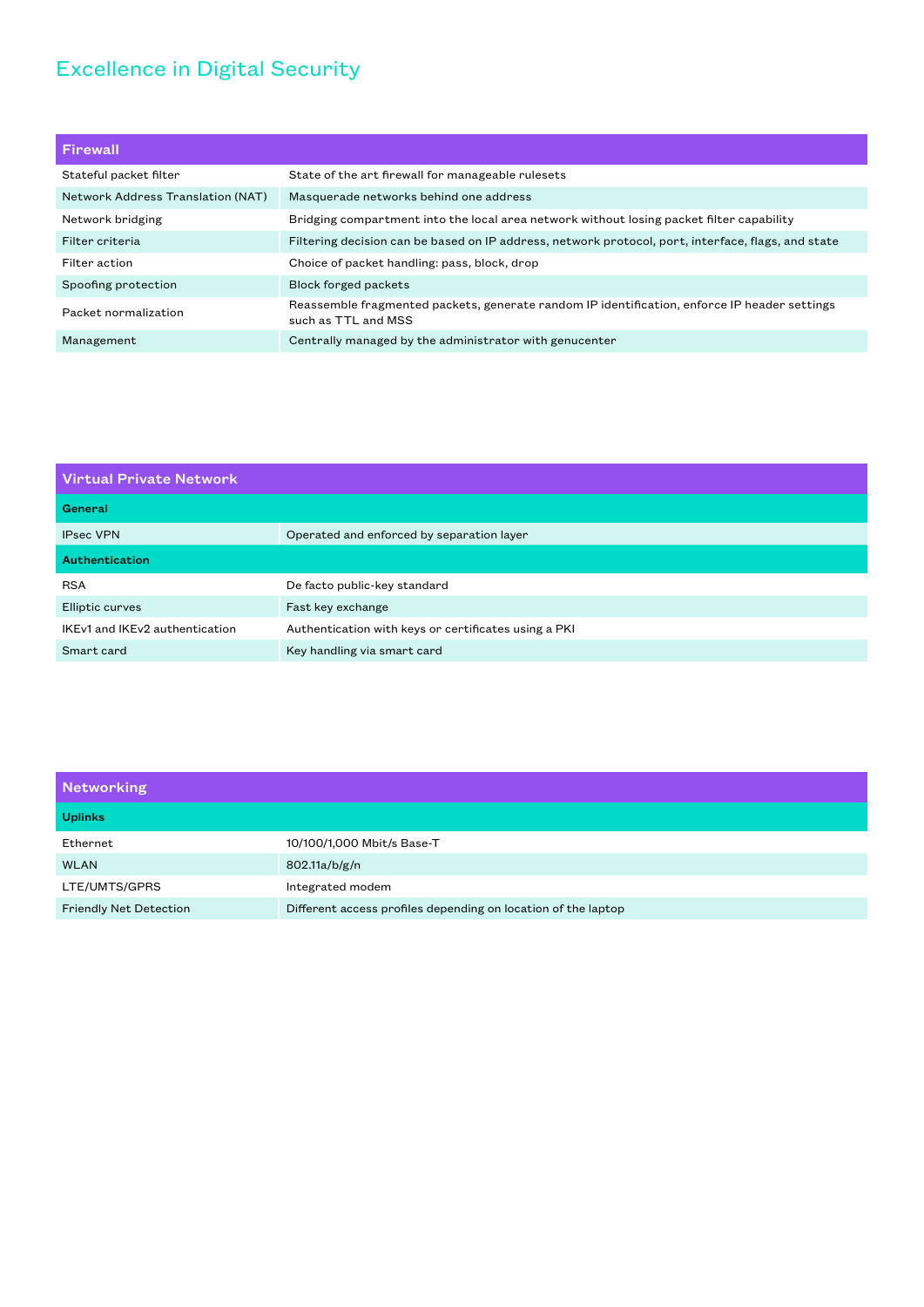

| Separation           |                                                                                                           |
|----------------------|-----------------------------------------------------------------------------------------------------------|
| Compartments         | Two separate compartments                                                                                 |
| Network              | Parallel network access possible for each compartment through separate network connections                |
| Graphics performance | Native 3D graphics acceleration in primary compartment                                                    |
| Sound                | Integrated sound card assignable to one of the compartments at a time                                     |
| USB peripherals      | USB devices such as mouse, keyboard, headset, etc. can be used dynamically in each of the<br>compartments |
| Smart card           | Available for VPN connections and user compartments                                                       |

| <b>Central Management with genucenter</b> |                                                                                                             |  |
|-------------------------------------------|-------------------------------------------------------------------------------------------------------------|--|
| General                                   |                                                                                                             |  |
| Configuration                             | Easy management of several (thousand) systems                                                               |  |
| Monitoring                                | See the health of your systems at a glance                                                                  |  |
| Logging                                   | Easily collect and analyse logs                                                                             |  |
| Software distribution                     | Patch distribution via Central Management Station genucenter can also be delegated to<br>deployment servers |  |
| Rollout management                        | Rollout possible from both heaguarters and remote locations via deployment servers                          |  |
| Web GUI                                   | Powerful web-based user interface secured with TLS/SSL (HTTPS)                                              |  |
| Online help                               | Instant help in the user interface                                                                          |  |
| <b>Patch Management</b>                   |                                                                                                             |  |
| GUI                                       | Get and install patches via GUI                                                                             |  |
| Automatic updates                         | Automate the process of fetching updates for the appliance                                                  |  |
| Logging                                   |                                                                                                             |  |
| Local cache                               | For short term logs                                                                                         |  |
| Central                                   | Use genucenter to concentrate the logs on one system                                                        |  |